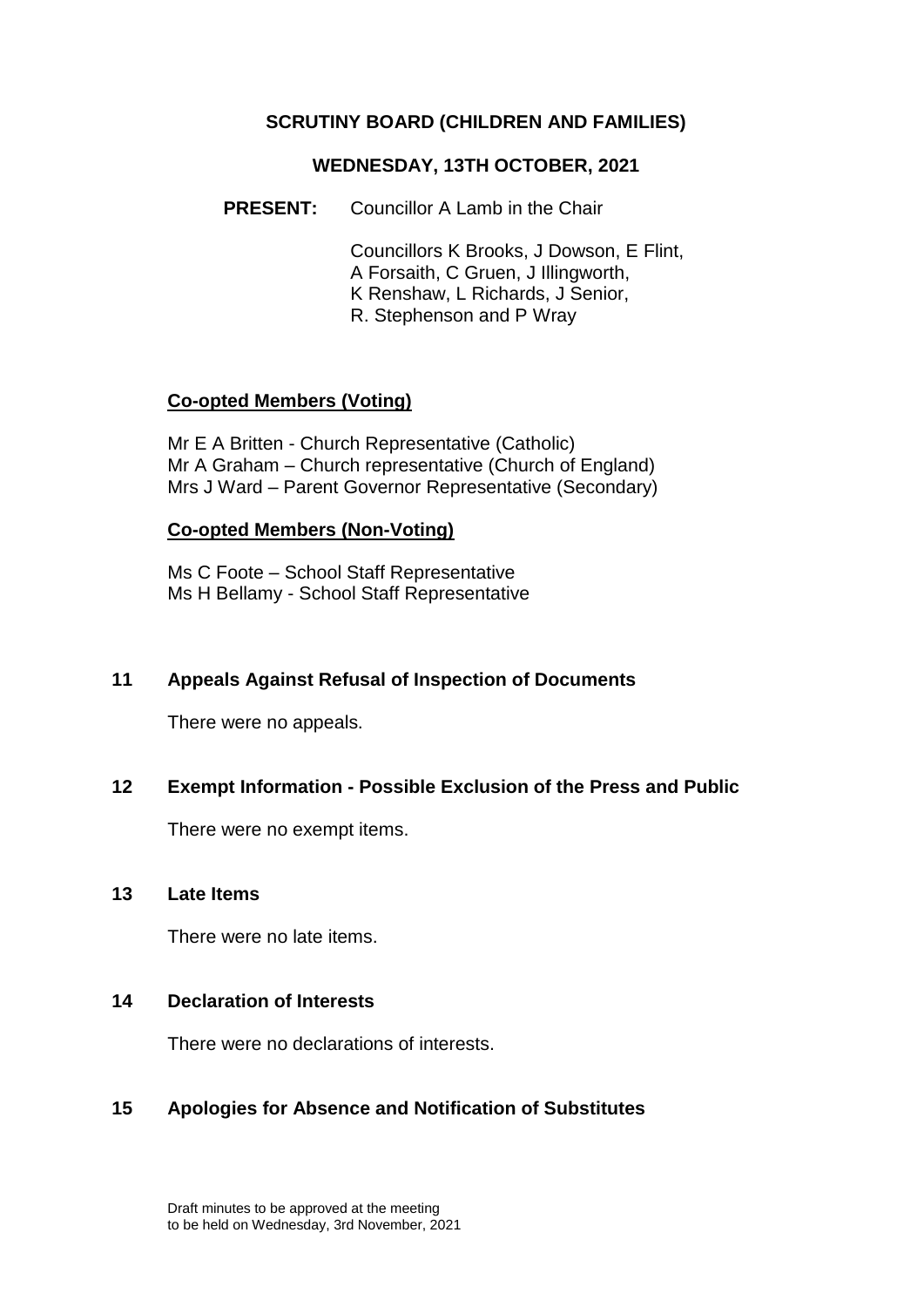Apologies for absence were received from Councillors A Marshall-Katung, Z Hussain, H Bithell and S Lay. Councillors J Dowson, P Wray and K Brooks were in attendance as substitutes.

Apologies were also received from co-opted members Laura Whitaker and Kate Blacker.

## **16 Minutes of previous meetings**

# **RESOLVED –**

- (a) That the minutes of the meeting held on  $8<sup>th</sup>$  September 2021 be approved as an accurate record.
- (b) That the note of the consultative meeting held on  $15<sup>th</sup>$  September 2021 be noted.

## **17 Youth Justice Plan 2021 - 24**

The Director of Children and Families submitted a report that presented the new Leeds Youth Justice Plan 2021 – 24 for the Board's consideration.

The following were in attendance:

- Councillor Jonathan Pryor, Executive Member for Economy, Culture and Education
- Councillor Fiona Venner, Executive Member for Adult and Children's Social Care and Health Partnerships
- Sal Tariq, Director of Children and Families
- Ruth Terry, Chief Officer for Social Work

The Executive Member for Adult and Children's Social Care and Health Partnerships introduced the report, drawing attention to the outcomes of a recent inspection which largely supported the preventative approach and practice in Leeds to reduce youth offending, but also found that black and minority ethnic (BAME) boys and young men in custody often have had no contact with services prior to sentencing.

Members discussed a number of matters, including:

 *Identification of at-risk young people.* In recognition of the need to target at-risk groups of young people, such as BAME boys and children looked after, Members queried the methods in place to identify at-risk young people at the earliest opportunity. Members were advised that early help teams help to identify children at risk, and strong links exist between the Youth Justice Board and schools. Members were advised that the Equality and Diversity Strategic Group is also focusing on the steps to be taken to ensure that systemic disproportionality is addressed across the system. It was also confirmed that the Corporate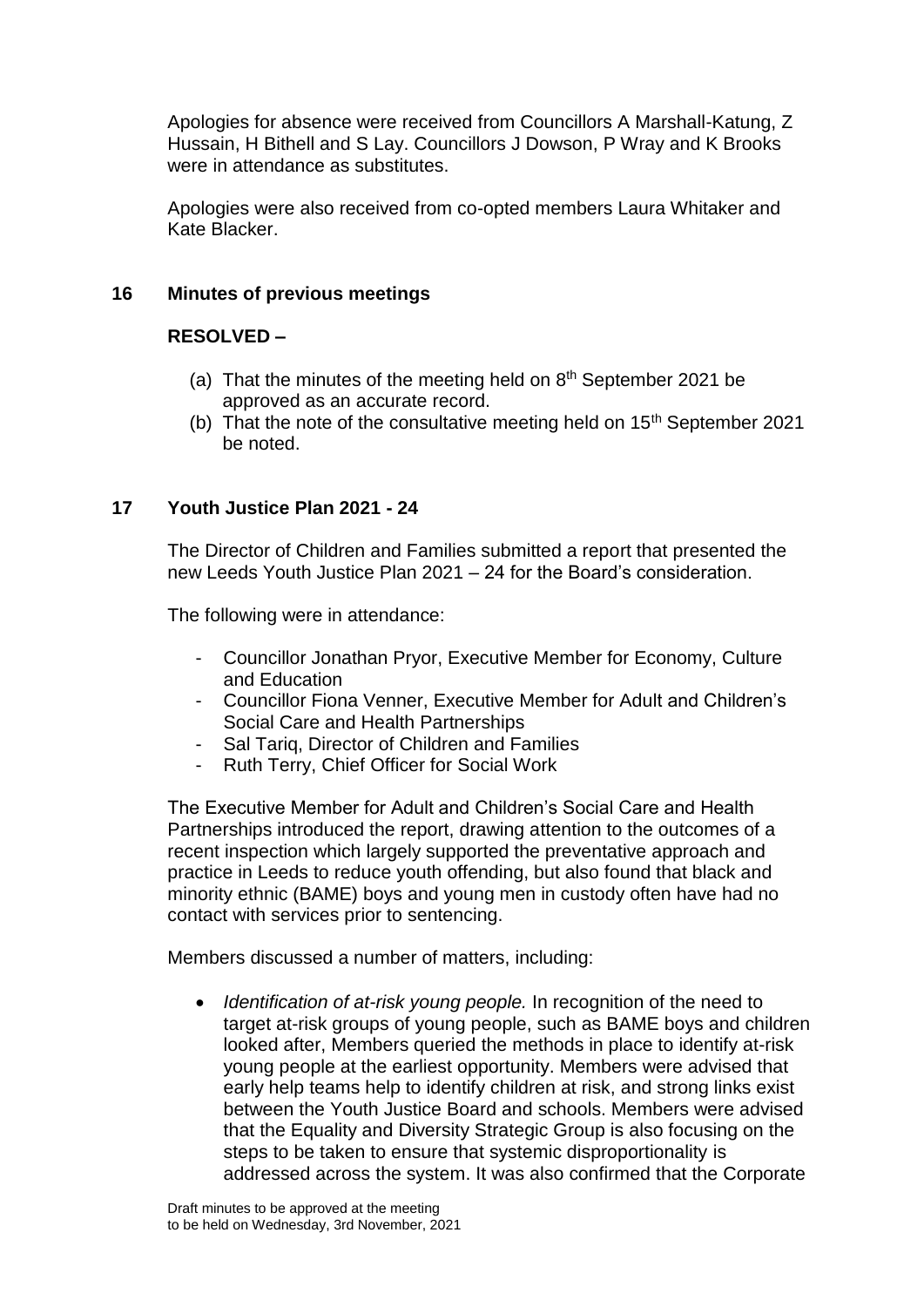Parenting Board includes police representation to support early identification and support for children looked after at risk of youth offending.

- *Consulting the views of the Corporate Parenting Board.* The Scrutiny Board suggested that the Corporate Parenting Board be given the opportunity to consider and also provide comment on the new Youth Justice Plan. In response, the Director of Children and Families agreed to ensure that the Plan be submitted to the Corporate Parenting Board following consideration at Executive Board, with flexibility to adapt the plan accordingly following its input.
- *Delays within the criminal justice system.* In response to a query, Members were advised that court backlogs are impacting youth cases. It was also noted that delays can also result in children becoming adults and being sentenced as such.
- *Timeframes for support following custodial sentences.* In response to a query, members were advised that support following custody is determined on an individual basis with early help/social work teams as part of the resettlement programme to support the child and their family. It was noted that resettlement services nationally require more resource.
- *Support for individuals with poor social and emotional mental health.* It was confirmed that additional resource has been introduced in the form of life coaches in the youth services, which will help to identify young people at risk of offending.
- *Support for third sector projects.* Members recognised the value of preventative and restorative projects delivered by the third sector, and the need to include support to third sector organisations as part of the plan.

The Chair suggested that the Board maintains a watching brief surrounding the implementation of the Plan. It was therefore proposed that a formal update be brought back to Scrutiny within 12 months and that the Board hears directly from relevant local community groups and services as part of the next update.

# **RESOLVED –**

- a) That the contents of the report, along with Members comments, be noted.
- b) To note that, subject to any further feedback arising from the consultation with the Corporate Parenting Board, the Scrutiny Board (Children and Families) collectively endorse the Youth Justice Plan 2021-24.
- c) That an update on the Youth Justice Plan 2021-24 is brought back to Scrutiny within the next 12 months.

# **18 Covid-19 Update - Early Years, Early Help and Children's Social Care**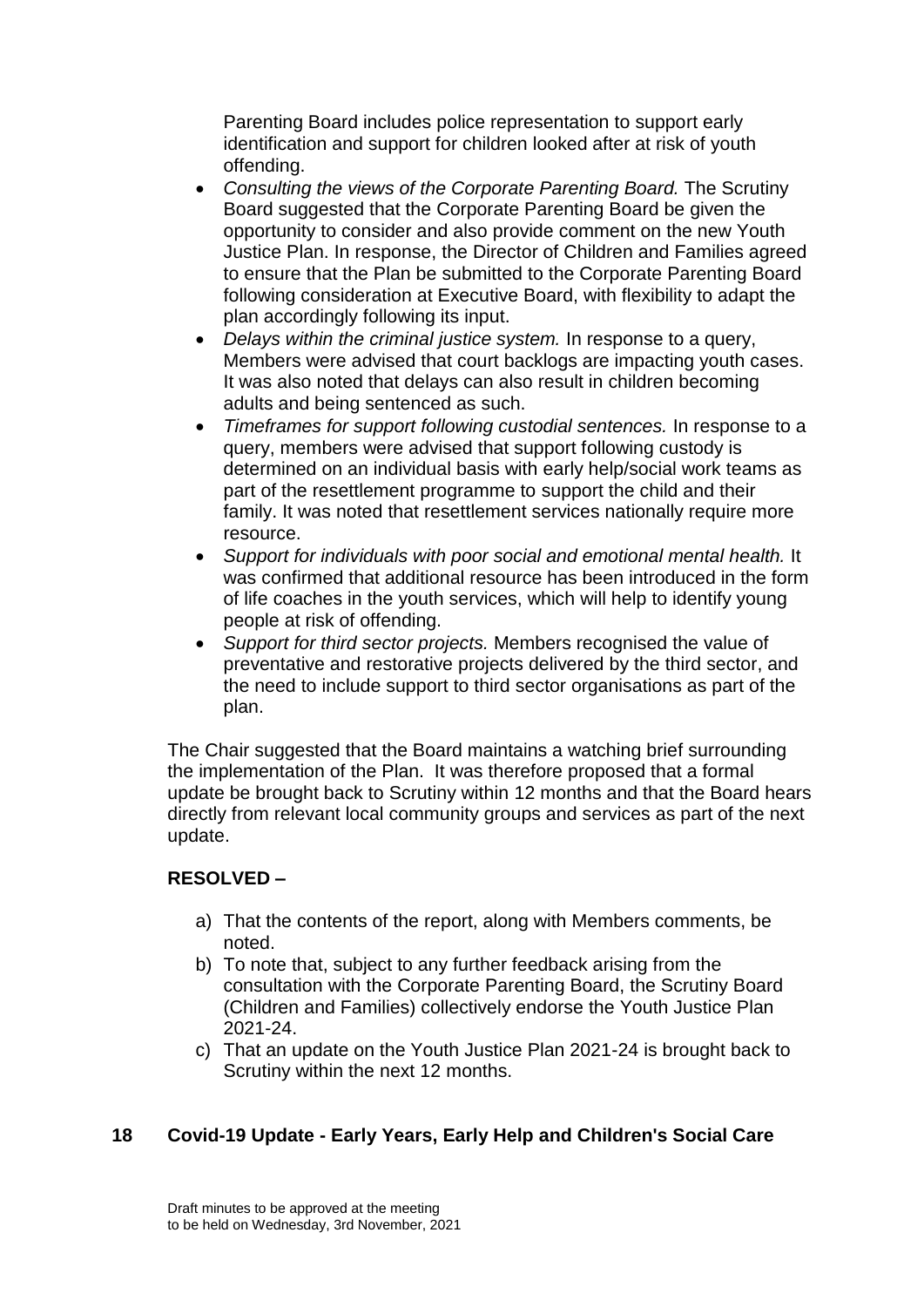The Director of Children and Families submitted a report that presented an update on the focused work being undertaken to support children and young people in Leeds through the early years, early help and children's social care services.

The following were in attendance:

- Councillor Jonathan Pryor, Executive Member for Economy, Culture and Education
- Councillor Fiona Venner, Executive Member for Adult and Children's Social Care and Health Partnerships
- Sal Tariq, Director of Children and Families
- Ruth Terry, Chief Officer for Social Work

The Executive Member for Adult and Children's Social Care and Health Partnerships introduced the report, providing an overview of the key highlights for the sector since the previous update.

Members discussed a number of matters, including:

- *Changes to staffing.* Members recognised the continued dedication of the social care service throughout pandemic despite significant pressure within the system.
- *Impact of limited socialisation for young children.* Members recognised the importance of take-up of early years support available at children's centres in Leeds, due to the reduced social contact with people outside of their immediate families and closure of early years educational settings during the pandemic. Members were advised that the impact of the pandemic on young children has become apparent in educational settings and will be an area closely monitored moving forward.
- *Early Years Foundation Curriculum.* Related to above, it was noted that teachers have reported that delivering the curriculum alongside the support necessary to boost children's social and emotional skills is proving a challenge.

**RESOLVED –** That the contents of the report, along with Members comments, be noted.

### **19 Ofsted Focused Visit Improvement Plan**

The Director of Children and Families submitted a report that provided a further update surrounding the Improvement Plan linked to the recent Ofsted Focused Visit to the Leeds Children and Families Front Door Service in July 2021.

The following were in attendance: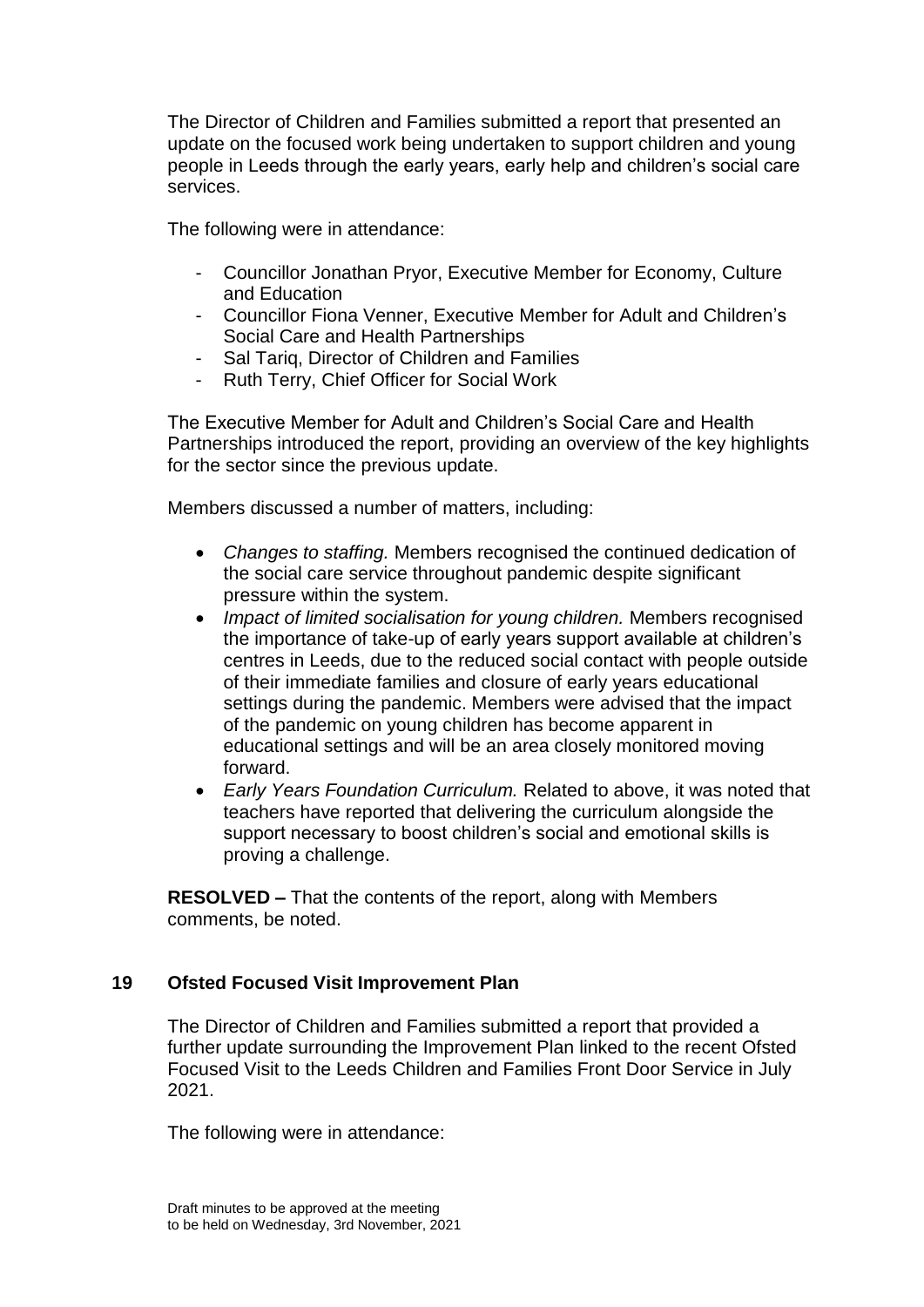- Councillor Jonathan Pryor, Executive Member for Economy, Culture and Education
- Councillor Fiona Venner, Executive Member for Adult and Children's Social Care and Health Partnerships
- Sal Tariq, Director of Children and Families
- Ruth Terry, Chief Officer for Social Work

The Executive Member for Adult and Children's Social Care and Health Partnerships introduced the report, highlighting that attendance of all parties at strategy meetings has significantly increased since the last meeting.

Members discussed a number of matters, including:

- *Returning to offices.* Members queried the staff reaction to returning to some office based working, and were advised that the approach is to provide flexibility to allow for a mixture of homeworking and office working, based on the benefits of each, which has been largely supported by the workforce.
- *Use of data and metrics within update reports.* Members requested that future reports include clear metrics to allow the Board to monitor the progress against the recommendations of the action plan.
- *Visit to the Front Door Team.* The Chair suggested that it may be helpful for a small number of Scrutiny Members to undertake a visit to the Front Door Team and the Director agreed to help facilitate this.

### **RESOLVED –**

- a) That the contents of the report, along with Members comments, be noted.
- b) That arrangements are made for a small number of Scrutiny Members to undertake a visit to the Front Door Team.

### **20 Inquiry into Exclusions, Elective Home Education and Off-rolling (Part 2) - Draft Terms of Reference**

The Head of Democratic Services submitted a report that presented draft terms of reference for part two of the Scrutiny Board's ongoing Inquiry into Exclusions, Elective Home Education and Off-rolling.

The following were in attendance:

- Councillor Jonathan Pryor, Executive Member for Economy, Culture and Education
- Councillor Fiona Venner, Executive Member for Adult and Children's Social Care and Health Partnerships
- Sal Tarig, Director of Children and Families

The Chair introduced the report and sought Members views on the draft terms of reference appended to the report.

Draft minutes to be approved at the meeting to be held on Wednesday, 3rd November, 2021